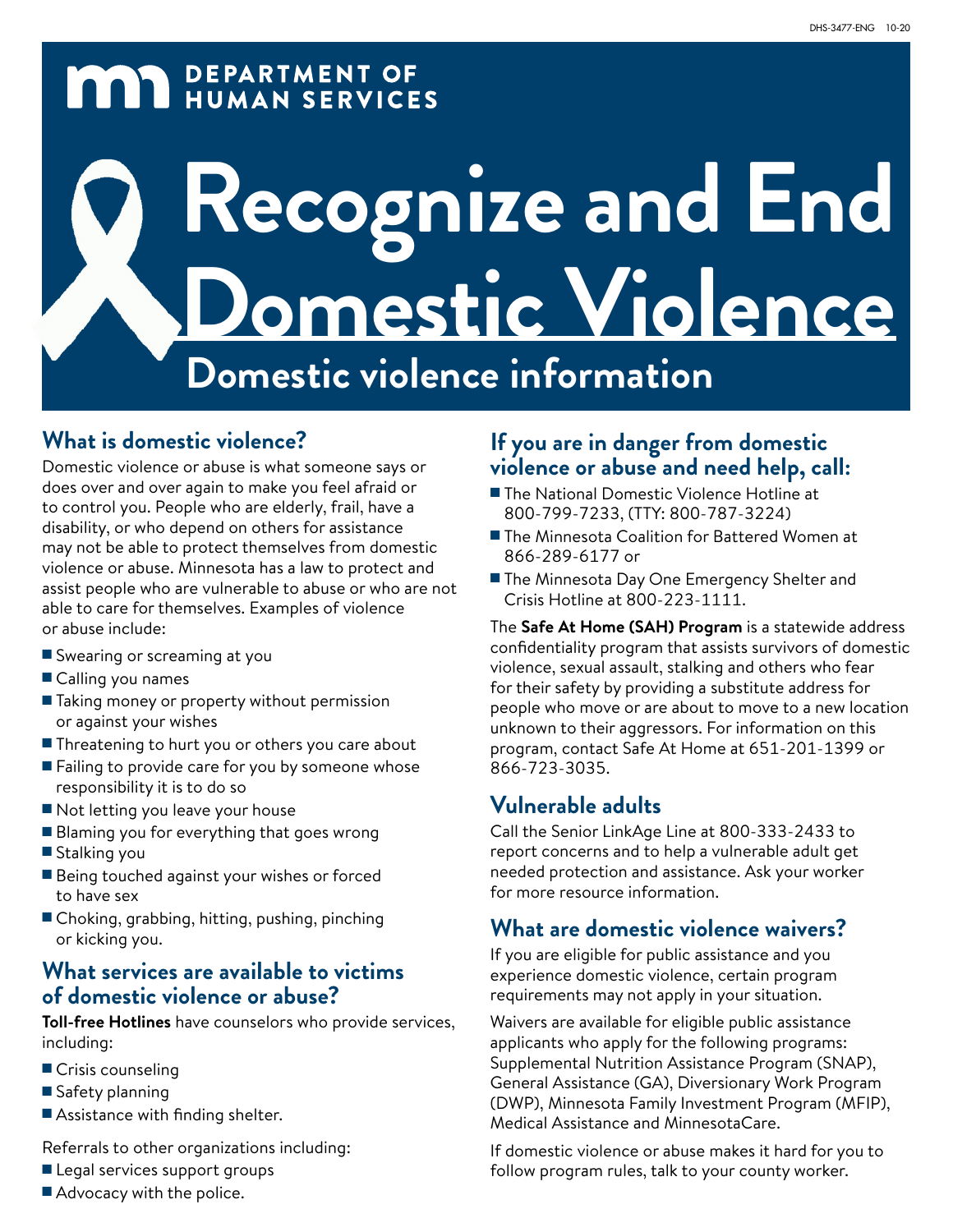#### **Waivers of SNAP rules**

This brochure must be given to all households that apply for SNAP. If your available gross income is less than the SNAP program limits, you may be eligible for benefits. The value of assets and vehicles are not used when determining your eligibility for SNAP.

#### **Waivers of DWP and MFIP rules**

If you or your child is a victim of past or current domestic violence, you may be eligible for a Family Violence Waiver in DWP and MFIP. When you are on DWP, once you have an approved Family Violence Waiver, your family will transition to MFIP where:

- You may not need to follow all employment rules
- You will be exempt from the 60-month time limit while you have this waiver.

To get a Family Violence Waiver you must:

- Tell your county worker you want an MFIP Family Violence Waiver
- Provide one of the following items:
	- A statement from a battered women's or sexual assault advocate
	- A statement from a professional, like a doctor, nurse, clergy, counselor or social worker who knows of

the abuse

- A sworn statement from a neighbor, family member or co-worker who knows of the abuse, and a sworn statement from yourself
- A police report
- A copy of a restraining order, order for protection or a harassment order.

If you need help getting any of these items, talk to a domestic violence advocate or your county worker.

■ Develop and follow a plan that includes activities to keep you safe.

#### **What is a plan?**

Your plan is developed with a person trained in domestic violence prevention and a job counselor or county worker. The plan will take your situation into account and include activities to help you become employed.

The plan will:

■ Make the safety of you and your children a priority ■ Include only safe work and training activities.

It is imperative that your plan and goals are realistic and can work for you. The plan does not guarantee your safety. If you need to change the plan or cannot follow it, contact your county worker as soon as possible.

#### **Other important things to know**

■ If you do not follow your plan and do not notify your job counselor or case manager, your MFIP grant may be reduced or closed.

- If you have questions about the MFIP Family Violence Waiver, call the Minnesota Coalition for Battered Women at 866-289-6177 or the Minnesota Day One Emergency Shelter and Crisis Hotline at 800-223-1111. If you are in crisis, call **651-646-0994**.
- If you are denied a waiver, or if your waiver is canceled, you can appeal.
- You may be able to get legal advice or help with an appeal from your local legal aid office. To contact your local legal aid office, call 888-354-5522.

#### **If you have questions**

For questions about the MFIP Domestic Violence Waiver, contact your local county worker.

For TTY and Speech-to-Speech relay service, use your preferred relay service.

#### **How do I appeal?**

If you do not agree with the action the county takes on your application, ask your county worker for an explanation on the action.

You may see the policy manuals, rules or laws that give the reasons for the action. If you still do not agree, you may appeal. Your county worker will help you ask for an appeal hearing, or contact:

Minnesota Department of Human Services Appeals Office P.O. Box 64941 St. Paul, MN 55164-0941 Metro: 651-431-3600 (Voice) Greater Minnesota: 800-657-3510 or use your preferred relay service Fax: 651-431-7523

You should bring any facts to the hearing that will help you explain why you do not agree. If you want a lawyer, ask your worker for information about free legal services. You may bring people to the hearing to give information about the facts. After you and the county have talked about your case, a human services judge will decide the case and you will receive the decision in the mail.

If you are still not satisfied, you have 30 days to appeal to the state district court.

#### **Your right to privacy**

Generally the facts asked for by the human services office are called "private." This means that you may see facts about yourself, but they are not open to the public. Certain other government agencies may see them too. You have the right to question what you think is wrong in your file.

For more facts about data privacy, ask your county worker or write the Minnesota Department of Human Services.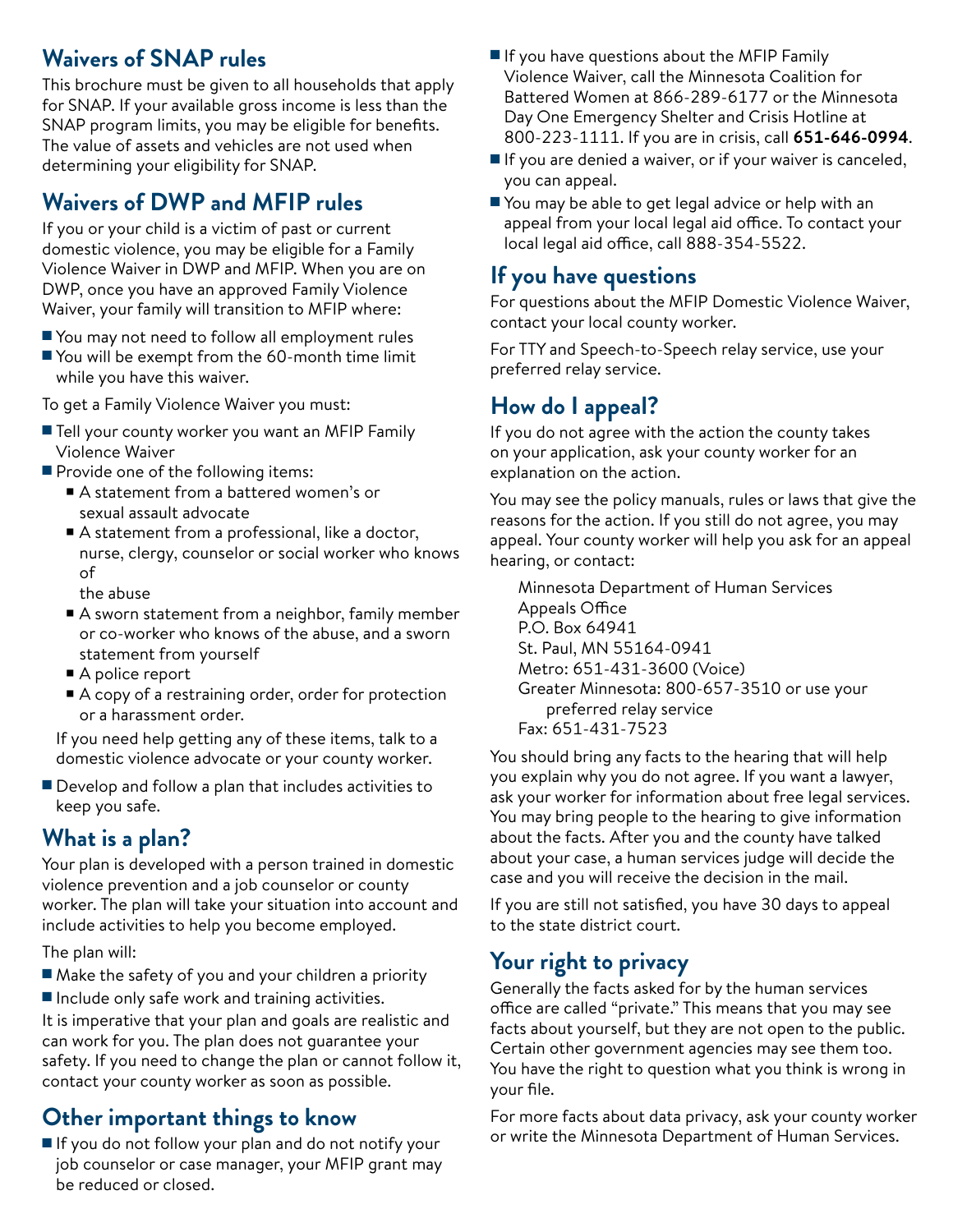## **CB2 Food, Cash 9-20 Civil Rights Notice**

**Discrimination is against the law.** The Minnesota Department of Human Services (DHS) does not discriminate on the basis of any of the following:

 $rac{e}{2}$ ■ color

■ national origin

- 
- creed ■ religion
- sexual orientation
- public assistance status
- marital status

age ■ disability

- **sex**
- political beliefs

### **Civil Rights Complaints**

You have the right to file a discrimination complaint if you believe you were treated in a discriminatory way by a human services agency.

Contact **DHS** directly only if you have a discrimination complaint:

Civil Rights Coordinator Minnesota Department of Human Services Equal Opportunity and Access Division P.O. Box 64997 St. Paul, MN 55164-0997 651-431-3040 (voice) or use your preferred relay service

#### **Minnesota Department of Human Rights (MDHR)**

In Minnesota, you have the right to file a complaint with the MDHR if you believe you have been discriminated against because of any of the following:

- $rac{e}{2}$
- color

 $\blacksquare$  religion creed

■ national origin

- $s$ ex
- sexual orientation
- marital status
- public assistance status
- disability

Contact the **MDHR** directly to file a complaint: Minnesota Department of Human Rights 540 Fairview Avenue North, Suite 201 St. Paul, MN 55104 651-539-1100 (voice) 800-657-3704 (toll free) 711 or 1-800-627-3529 (MN Relay) 651-296-9042 (fax) [Info.mdhr@state.mn.us](mailto:info.mdhr%40state.mn.us?subject=)

#### **U.S. Department of Health and Human Services' Office for Civil Rights (OCR)**

You have the right to file a complaint with the OCR, a federal agency, if you believe you have been discriminated against because of any of the following:

- $rac{a}{2}$
- color
- national origin
- age
- disability sex
- **religion**
- 
- 

Contact the **OCR** directly to file a complaint: Office for Civil Rights U.S. Department of Health and Human Services Midwest Region 233 N. Michigan Avenue Suite 240 Chicago, IL 60601 Customer Response Center: Toll-free: 800-368-1019 TDD Toll-free: 800-537-7697 Email: [ocrmail@hhs.gov](mailto:ocrmail%40hhs.gov?subject=)

#### **U.S. Department of Agriculture**

**You have the right to file a complaint with the USDA, a federal agency, if you believe you have been discriminated against because of race, color, age, sex, national origin, disability, religious creed or political beliefs in the administration of SNAP.**

In accordance with Federal civil rights law and **U.S. Department of Agriculture (USDA)** civil rights regulations and policies, the USDA, its Agencies, offices, and employees, and institutions participating in or administering USDA programs are prohibited from discriminating based on race, color, national origin, sex, religious creed, disability, age, political beliefs, or reprisal or retaliation for prior civil rights activity in any program or activity conducted or funded by USDA.

Persons with disabilities who require alternative means of communication for program information (e.g. Braille, large print, audiotape, American Sign Language, etc.), should contact the Agency (State or local) where they applied for benefits. Individuals who are deaf, hard of hearing or have speech disabilities may contact USDA through the Federal Relay Service at (800) 877-8339. Additionally, program information may be made available in languages other than English.

To file a program complaint of discrimination, complete the [USDA](https://www.usda.gov/sites/default/files/documents/USDA-OASCR%20P-Complaint-Form-0508-0002-508-11-28-17Fax2Mail.pdf)  [Program Discrimination Complaint Form](https://www.usda.gov/sites/default/files/documents/USDA-OASCR%20P-Complaint-Form-0508-0002-508-11-28-17Fax2Mail.pdf), (AD-3027) found online at: [http://www.ascr.usda.gov/complaint\\_filing\\_cust.html](https://www.usda.gov/oascr), and at any USDA office, or write a letter addressed to USDA and provide in the letter all of the information requested in the form. To request a copy of the complaint form, call (866) 632-9992. Submit your completed form or letter to USDA by:

- 1. mail: U.S. Department of Agriculture, Office of the Assistant Secretary for Civil Rights 1400 Independence Avenue, SW Washington, D.C. 20250-9410;
- 2. fax: (202) 690-7442; or
- 3. email: [program.intake@](mailto:program.intake%40usda.gov?subject=) [usda.gov.](mailto:program.intake%40usda.gov?subject=)

This institution is an equal opportunity provider.